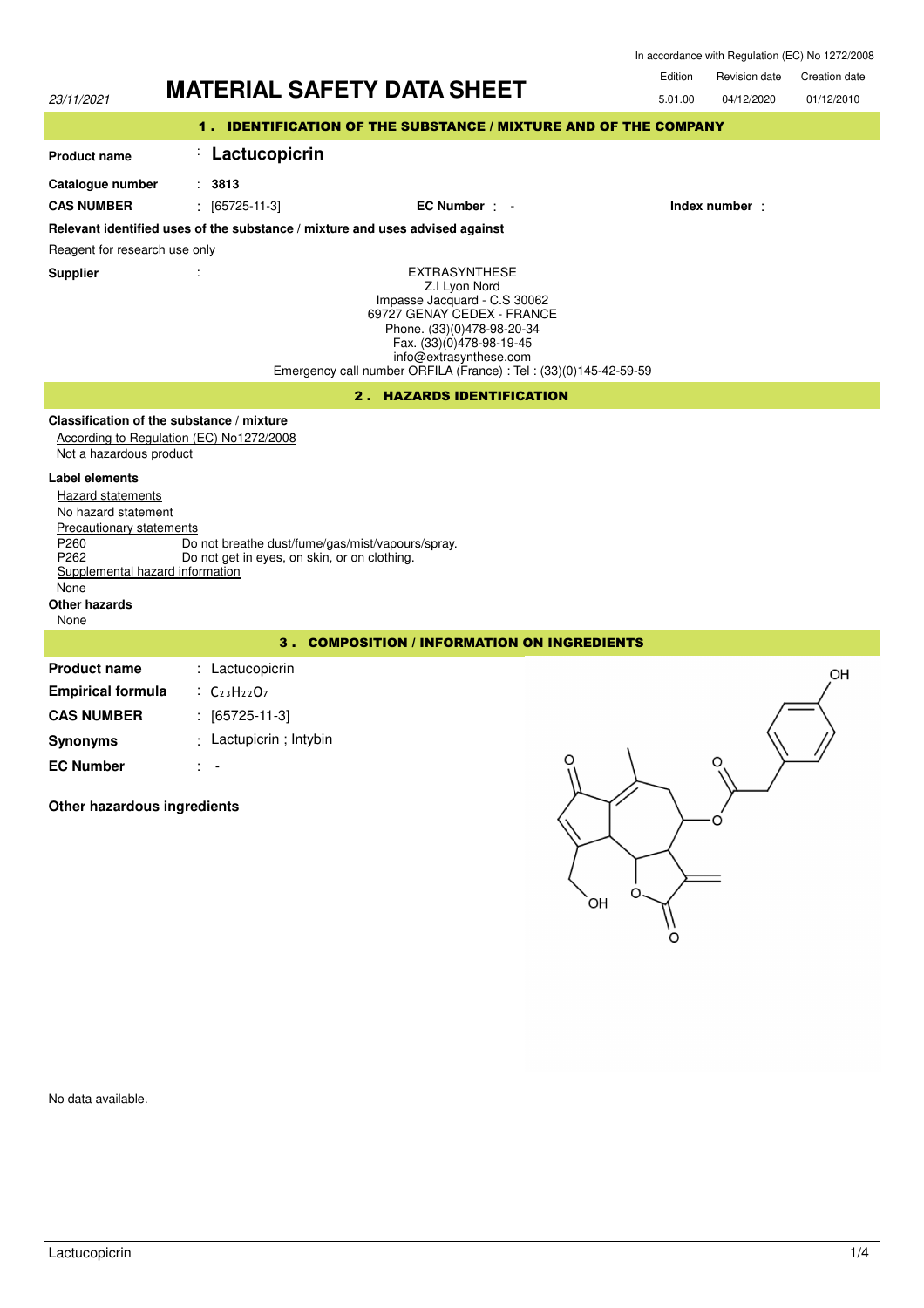#### 4 . FIRST AID MEASURES

# **Inhalation**

In case of inhalation, move the victim to fresh air. If breathing is difficult, put the victim on oxygen. If breathing stops, carry out artificial respiration.

# **In case of skin contact**

Wash thoroughly with water and soap.

#### **In case of eye contact**

Rinse well with plenty of water for at least 15 minutes.

# **Ingestion**

Do not make an unconscious person vomit or swallow anything. Rinse the mouth thoroughly with water.

5 . FIRE-FIGHTING MEASURES

# **Extinguishing media**

Carbon dioxide, dry powder.

#### **Special hazards arising from the substance**

Harmful/toxic vapours, carbon oxides may be released during the fire.

# **Advise for fire-fighters**

Wear an autonomous breathing apparatus and suitable protection clothing against chemical agents.

# 6 . ACCIDENTAL RELEASE MEASURES

# **Personal precautions**

Use personal protective equipment. Evacuate the personnel from the contaminated zone. Ensure adequate ventilation.

# **Environnemental precautions**

Keeping away from drains, surface and ground waters.

#### **Methods and materials for containment and cleaning up**

Clean up without creating dust and place in adapted and sealed containers for elimination. Wash the contaminated aera with water and soap. Confine washing water and dispose of it complying with the local regulations. After cleaning, quickly eliminate traces of water with a product absorbing liquids (for example : sand, sawdust, universal binder, Kieselguhr).

# 7 . HANDLING AND STORAGE

### **Precautions for safe handling**

Avoid formation of dust. Avoid contact with skin and eyes. During handling, wear suitable personal protective equipment (see section 8). Follow the normal measures for preventive fire protection.

### **Specific handling**

No data available.

# **Specific end use(s)**

No data available

#### **Conditions for safe storage, including any incompatibilities**

Store in a cool well-ventilated place. Keep container tightly closed in a dry place away from light.

#### Store at <+8°C

8 . EXPOSURE CONTROL/PERSONAL PROTECTION

#### **Respiratory protection**

Wear imperatively an appropriated mask/respirator, tested and approved by standards such as NIOSH (US) or CEN (EU).

# **Hand protection**

Handle with protective gloves. The selected gloves have to satisfy the specifications of EU Directive 89/686/EEC and the standard EN 374 derived from it.

#### **Eye protection**

Wear safety glasses.

#### **Skin protection**

Wear suitable protective clothing according to the quantity and the level of activity of the substance at the workplace.

# 9 . PHYSICAL AND CHEMICAL PROPERTIES

#### **Information on basic physical and chemical properties**

| Physical state        | : Powder                  |
|-----------------------|---------------------------|
| Color                 | : White to beige coloured |
| Solubility in         | : No data available.      |
| Melting point         | : No data available.      |
| Initial boiling point | : No data available.      |
| Flash point           | : No data available.      |
| рH                    | : No data available.      |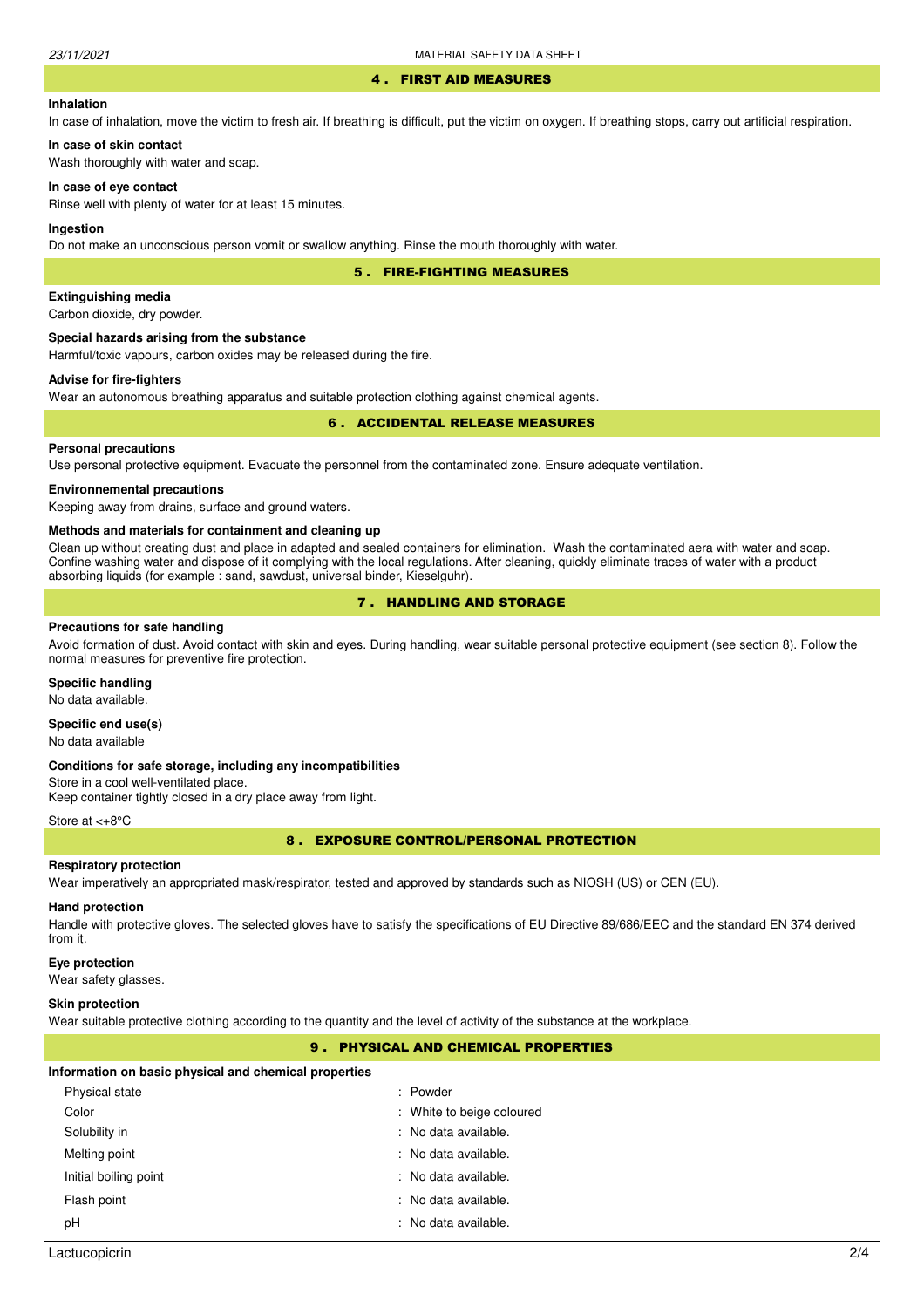| 23/11/2021                             | MATERIAL SAFETY DATA SHEET |
|----------------------------------------|----------------------------|
| Partition coefficient: n-octanol/water | No data available.         |
| Auto-ignition temperature              | : No data available.       |

Decomposition temperature No data available.

Viscosity : No data available.

# **Other information**

# No data available

10 . STABILITY AND REACTIVITY

# **Reactivity**

No data available.

# **Chemical stability**

Stable under recommanded storage conditions.

# **Possibility of hazardous reactions**

No hazardous reactions during storage and handling complying with the instructions.

**Conditions to avoid**

No data available.

#### **Incompatible materials**

No data available.

### **Hazardous decomposition products**

No hazardous decomposition products if the instructions for handling and storage are respected. During high overheating of the substance or during a fire, hazardous decomposition products may be produced.

11 . TOXICOLOGICAL INFORMATION

# **Acute oral toxicity**

No data available.

#### **Acute dermal toxicity**

No data available.

## **Acute inhalation toxicity**

No data available.

# **Skin Corrosion**

No data available.

#### **Skin Irritation**

No data available.

# **Serious Eye Damage**

No data available.

# **Eye Irritation**

No data available.

# **Respiratory Sensitisation**

No data available.

# **Skin Sensitisation**

No data available.

# **Germ Cell Mutagenicity**

No data available.

# **Carcinogenictiy**

No data available.

# **Reproductive Toxicity**

No data available.

# **Specific Target Organ Toxicity - Single Exposure**

No data available.

# **Specific Target Organ Toxicity - Repeated Exposure**

No data available.

# **Aspiration Hazard**

No data available.